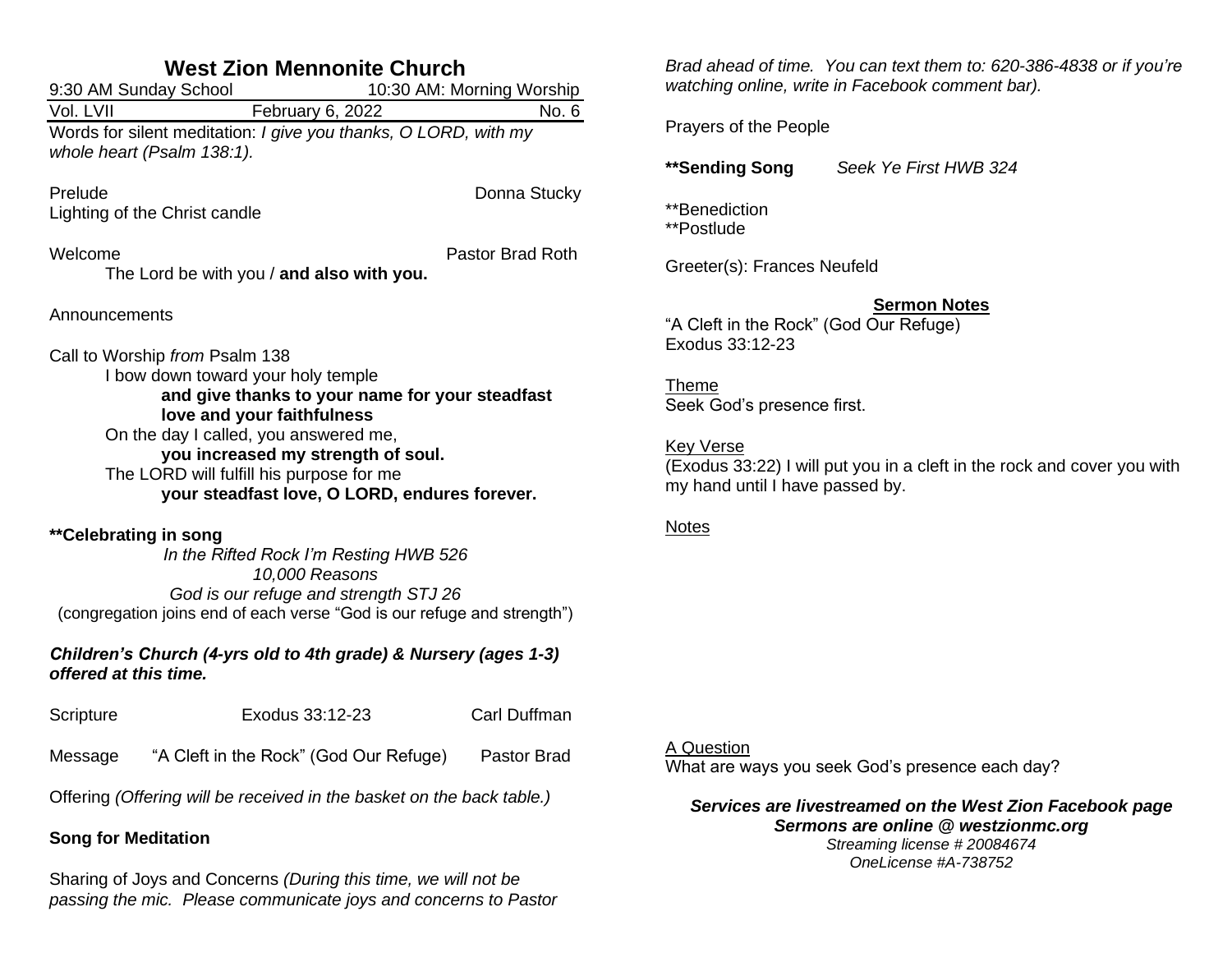## **Mennonite Education Sunday, February 13, 2022**

**10:00 AM:** Prayer in Conf Room **10:30 AM:** Worship Service **Message**: Dr. Joseph Manickam **Accompanist**: Carla Stucky **Worship Leader: Pastor Brad Greeter(s): Dan Pohl Special Music: Open Road/Woven** Noon potluck lunch following worship

# **Coming Events**

| Today:   | Prayer Lab 10:00 AM                                |
|----------|----------------------------------------------------|
| Feb. 9:  | Meals and MYM 5:45-7:00 pm joined by FEWZ/Jr       |
| Feb. 12: | SPACE gathering 9-10 AM in Conference Room         |
| Feb. 13: | Prayer Lab 10 AM, Mennonite Education Sunday at    |
|          | West Zion, potluck meal                            |
| Feb. 16: | Meals and MYM 5:45-7:00 pm joined by FEWZ/Jr       |
| Feb. 18: | Bloodmobile at WZ                                  |
| Feb. 20: | Prayer Lab 10 AM                                   |
| Feb. 23: | Meals and MYM 5:45-7:00 pm joined by FEWZ/Jr       |
| Feb. 26: | FEWZ serve meal at Christian Soup Ministry 1 pm    |
| Feb. 27: | "Lamenting Racism" Discussion 9-9:45 AM, Prayer 10 |
| March 2: | Ash Wednesday                                      |

**Our Mission**: God calls us into community to worship God and follow Jesus through the power and guidance of the Holy Spirit.

> **Pastor Brad Roth** Pastor's Cell: 620-386-4838 Pastor Brad's email: bradroth@westzionmc.org

> > **Secretary Carla Stucky's hours**: Thursdays 1:00-4:00 pm

> > > Church: 620-345-8143 Carla's cell: 620-386-0414

Church's email: secretary@westzionmc.org Website: www.westzionmc.org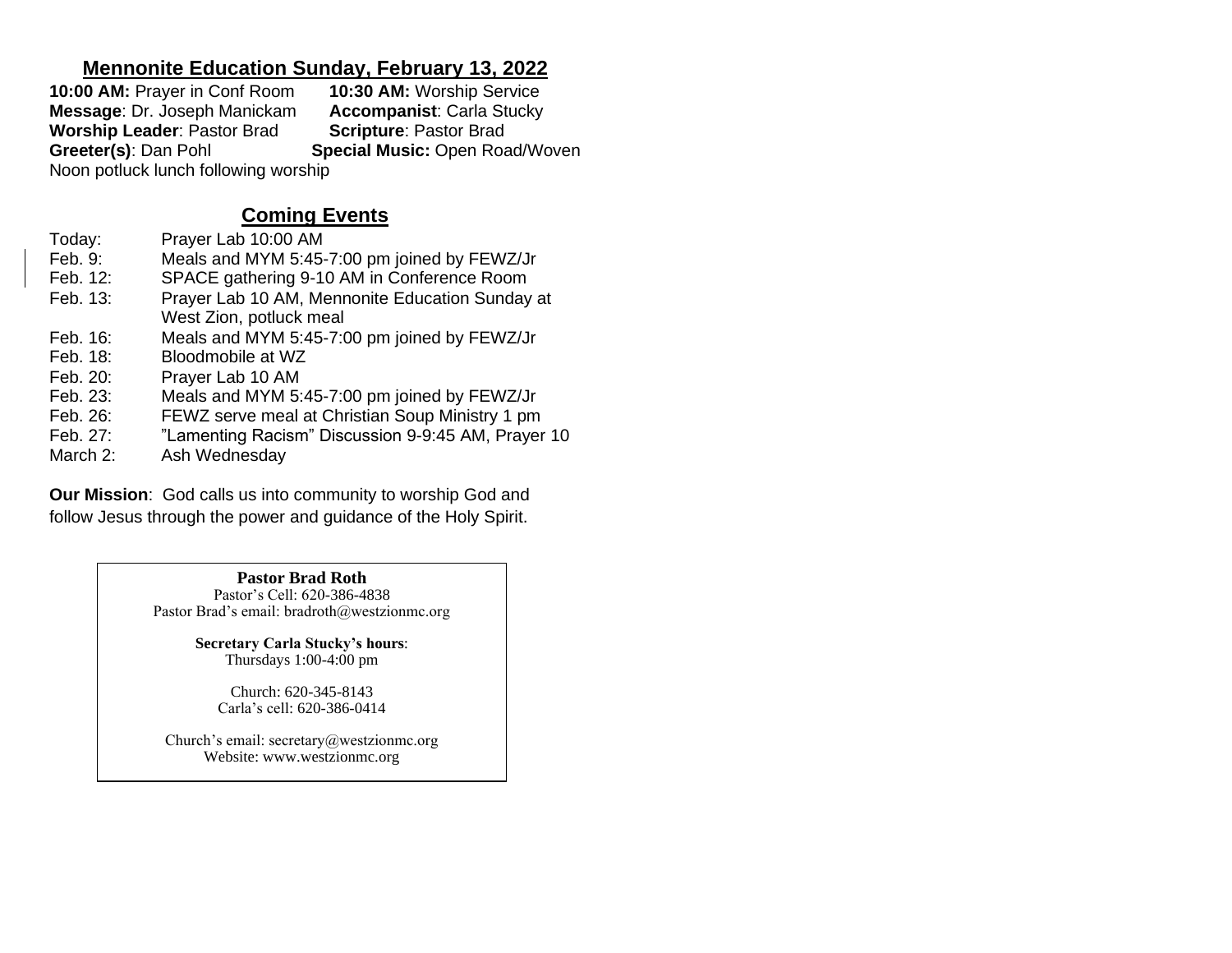## **West Zion Announcements**

#### Please have all bulletin announcements to the office by Thur. noon.

1. We're launching **our annual theme: Year of Refuge.** We're starting the year by exploring the meaning of *refuge* in the Scriptures. As we begin this new year, what are ways that you can lay your burdens down, release your fears, and find refuge in the good and loving God?

2. All women are invited to **gather for SPACE** (Sisters Praying And Casting Encouragement) this Saturday, February 12 from 9-10 AM in the Conference Room. Come fellowship and make space for God and prayer!

3. Join us next Sunday for **Mennonite Education Sunday** at West Zion. First Mennonite Church of Christian in Moundridge is invited to join us. The Woven and Open Road groups from Bethel College will perform and Dr. Joseph Manickam, President of Hesston College, will be our speaker. **Bring a favorite dish to share in a potluck after church.**

4. On February 14 **Christian Homemakers** and any women interested plan to carpool to Newton Breadbasket for lunch and work at the MCC Center. Meet at West Zion at 11:30 am, if all plans can be done.

5. Join Pastor Brad for a discussion of the Herald Press video series **"Lamenting Racism,"** Sunday mornings 9:00-9:45 AM, February 27 - April 10. "Lamenting Racism" applies the Bible to the challenge of racism in America and opens space for self-reflection. Racism is a challenging topic for our times, but one worth wrestling with.

6. There is a national blood crisis and you have the opportunity to help out at the **Community Blood Drive** on Feb 18 from 12:00 noon to 6:00 PM at West Zion. For an appointment call 1-800-733-2767 or visit [www.redcrossblood.org](http://www.redcrossblood.org/) and use "Moundridge" for the sponsor code. If you have any questions, call Denise Stucky at 620-386-0112 or send an email to [hdstucky@mtelco.net.](mailto:hdstucky@mtelco.net)

7. **A time of prayer** will begin again led by Jim and Joanne Stucky at 10:00 AM each Sunday morning in the Conference Room. Come spend time in prayer for the service and for our church.

# **General Announcements**

8. **Everence®** will hold an informative Social Security and retirement income webinar on Tuesday, Feb. 15, starting at 6:30 p.m. Specifics will include Social Security strategies, including when to begin taking benefits, risks that can impact your retirement savings plus strategies to help your income last throughout retirement. There will also be plenty of time for questions. Information will be presented by staff from the Everence offices in Central Kansas. To register contact Everence at 316-283-3800, 877-467-7294 or [central.kansas@everence.com.](mailto:central.kansas@everence.com)

9. **MCC SALT applications are due by February 15!** Are you interested in learning a new language, visiting a new country and joining a new community abroad? SALT applications are now open! Through SALT, practice your skills in education, peace building, agriculture, community health care and more while connecting with the global Anabaptist community of faith. For priority consideration, submit your application by February 15th! Learn more at [mcc.org/SALT](https://mcc.org/get-involved/serve/volunteer/salt) or contact Abby Endashaw, Young Adult Programs Coordinator at MCC Central States [abbyendashaw@mcc.org.](mailto:abbyendashaw@mcc.org)

10. **Bethel College events:** *Current Bethel COVID protocols require masking indoors regardless of vaccination status.*

 Tues., Feb. 8 – Bethel College Organ Recital Series presents Dr. David Pickering of Kansas State University, 7 p.m., *Administration Building chapel*, featuring works by Vierne, J.S. Bach and Mendelssohn.

 Fri., Feb. 11 – Guest recital with Bethel College Professor Emeritus of Music Don Kehrberg, oboe, English horn and tenor, with Tate Addis, piano, and Kevin Kehrberg, bass guitar, 7 p.m., Administration Building chapel.

 Sat., Feb. 19 – Grand opening of Kauffman Museum's 125thanniversary exhibit, "The Magic of Things." Come-and-go, 2:30-4:30 p.m., with remarks by lead curator Reinhild K. Janzen at 3 p.m.

11. Please join **MCC in praying for peace and safety** for everyone in Burkina Faso and Ukraine. MCC staff and partners are safe in both countries and are following security protocols. In Ukraine, keep SALT participants Micah Epp from North Newton and Aaron Ensz from Buhler in your prayers as well as their families.